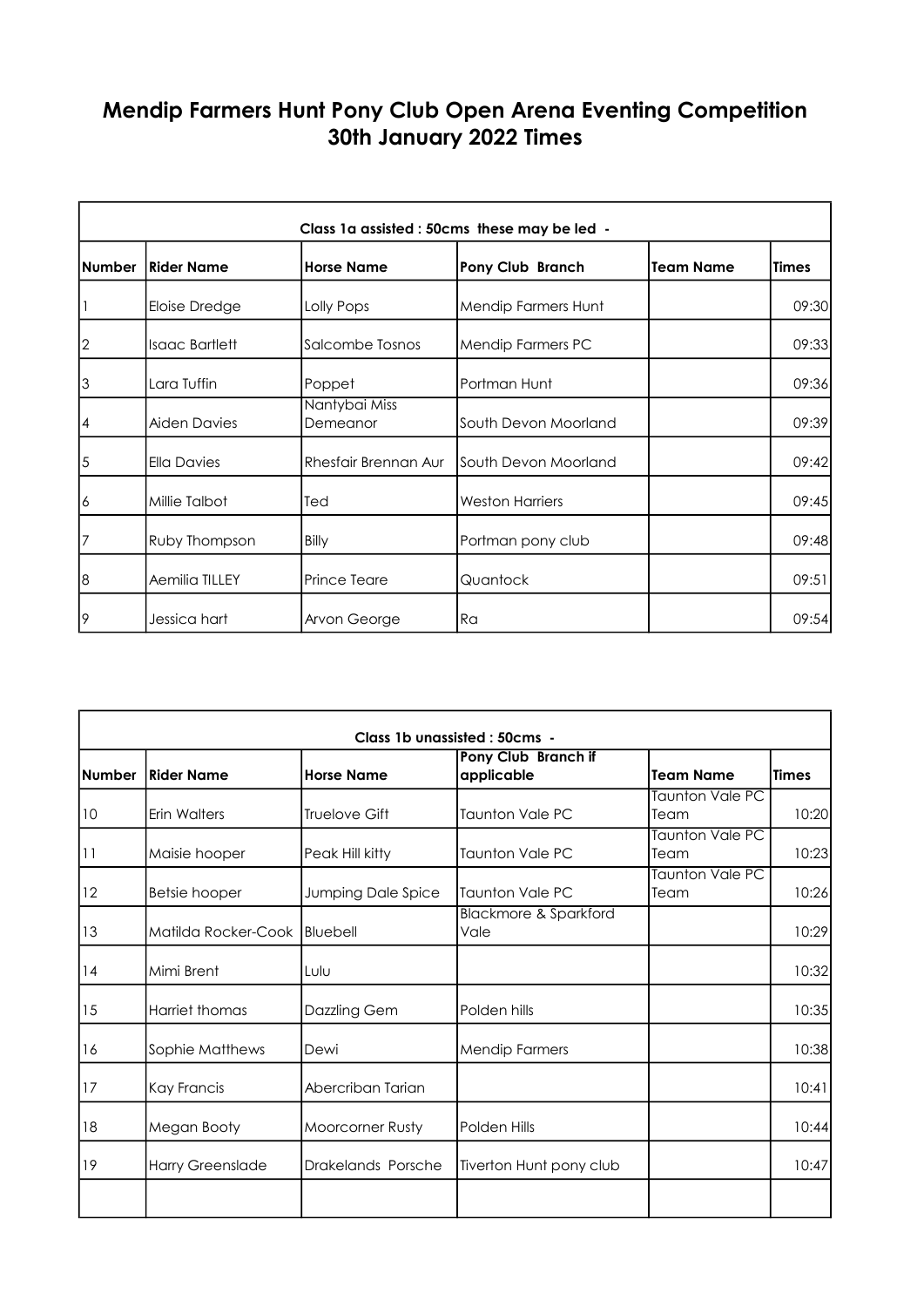|                | <b>Class 2: 60cms -</b><br>Pony Club Branch if |                                   |                                          |                                      |              |  |  |
|----------------|------------------------------------------------|-----------------------------------|------------------------------------------|--------------------------------------|--------------|--|--|
| <b>Number</b>  | <b>Rider Name</b>                              | <b>Horse Name</b>                 | applicable                               | <b>Team Name</b>                     | <b>Times</b> |  |  |
| 13             | Matilda Rocker-Cook                            | Bluebell                          | <b>Blackmore &amp; Sparktord</b><br>Vale |                                      | 11:10        |  |  |
| 2              | Heidi Heath                                    | Milly                             | <b>Blackmore vale</b>                    |                                      | 11:13        |  |  |
| $\overline{4}$ | <b>Aiden Davies</b>                            | Nantybal Miss<br>Demeanor         | South Devon Moorland                     |                                      | 11:16        |  |  |
| 14             | Mimi Brent                                     | Lulu                              |                                          |                                      | 11:19        |  |  |
| 17             | <b>Kay Francis</b>                             | Abercriban Tarian                 |                                          |                                      | 11:22        |  |  |
| 12             | <b>Betsie hooper</b>                           | Jumping Dale Spice                | <b>Taunton vale</b>                      |                                      | 11:25        |  |  |
| 26             | Niamh Greatorex                                | Star                              | <b>Mendip Farmers PC</b>                 | <b>Mendip Farmers</b><br><b>RED</b>  | 11:28        |  |  |
| 16             | Sophie Matthews                                | Dewi                              | Mendip Farmers PC                        | <b>Menalp Farmers</b><br><b>RED</b>  | 11:31        |  |  |
| 41             | Libby Matthews                                 | Daisy                             | Mendip Farmers PC                        | <b>Mendip Farmers</b><br><b>RED</b>  | 11:34        |  |  |
| 43             | Darcy Hanley                                   | Lucky Lane Bovril                 | Polden hills                             | <b>Menalp Farmers</b><br><b>RED</b>  | 11:37        |  |  |
| 15             | <b>Harriet thomas</b>                          | Dazzling Gem                      | Seavington PC                            | Seavington<br>Team                   | 11:40        |  |  |
| 30             | Elsie Wilkins                                  | <b>Torcoed Kalon-Lan</b>          | Seavington PC                            | Seavington<br>Team                   | 11:43        |  |  |
| 31             | <b>Rebecca Curtis</b>                          | <b>Fanad Breeze</b>               | Seavington PC                            | Seavington<br>Team                   | 11:46        |  |  |
| 32             | <b>Tabitha Curtis</b>                          | Kazan                             | Seavington PC                            | <b>Seavington</b><br>Team            | 11:49        |  |  |
| 33             | Zena Williamson                                | Glenives Bonita                   | Tiverton                                 |                                      | 11:52        |  |  |
| 34             | Archie Cottrell                                | Jazzman                           | Tiverton Hunt pony club                  |                                      | 11:55        |  |  |
| 35             | <b>Harry Greenslade</b>                        | Drakelands Porsche                | Tiverton                                 |                                      | 11:58        |  |  |
| 36             | <b>Thomas Harris</b>                           | Lango                             | Wylye Vvalley PC                         | Wylye valley<br>Navy                 | 12:01        |  |  |
| 37             | <b>Bonnie James</b>                            | Zamazing zebadee                  | Wylye Vvalley PC                         | Wylye valley<br>Navy                 | 12:04        |  |  |
| 38             | Phoebe Smith                                   | Heaney's Star                     | Wylye Vvalley PC                         | <b>Wylye valley</b><br>Navy          | 12:07        |  |  |
| 39             | Poppy Read                                     | <b>Bardic Doodlebug</b>           | Mendip Farmers PC                        |                                      | 12:10        |  |  |
| 40             | Frankie Drury                                  | <b>Hearnesbrook</b><br>Cassiopeia | Mendip Farmers PC                        | <b>Mendip Farmers</b><br><b>BLUE</b> | 12:13        |  |  |
| 28             | Charlotte Smith                                | Howen Charmer                     | Mendip Farmers PC                        | <b>Menalp Farmers</b><br><b>BLUE</b> | 12:16        |  |  |
| 27             | <b>Lily Dadswell</b>                           | Gertie                            | Kings Sedgemoor                          | <b>Menalp Farmers</b><br><b>BLUE</b> | 12:19        |  |  |
| 44             | Darcy Norejko                                  | Clifford                          | B&sv                                     |                                      | 12:22        |  |  |
| 45             | lucy harding                                   | Zorro                             |                                          |                                      | 12:25        |  |  |
| 46             | <b>Bonnie James</b>                            | Peaches                           | Wylye valley                             | Wylye valley<br>Navy                 | 12:28        |  |  |
| 47             | Sue Barr                                       | Ed                                |                                          |                                      | 12:31        |  |  |
| 48             | Max Beaton                                     | Ginge                             | Whyle                                    |                                      | 12:34        |  |  |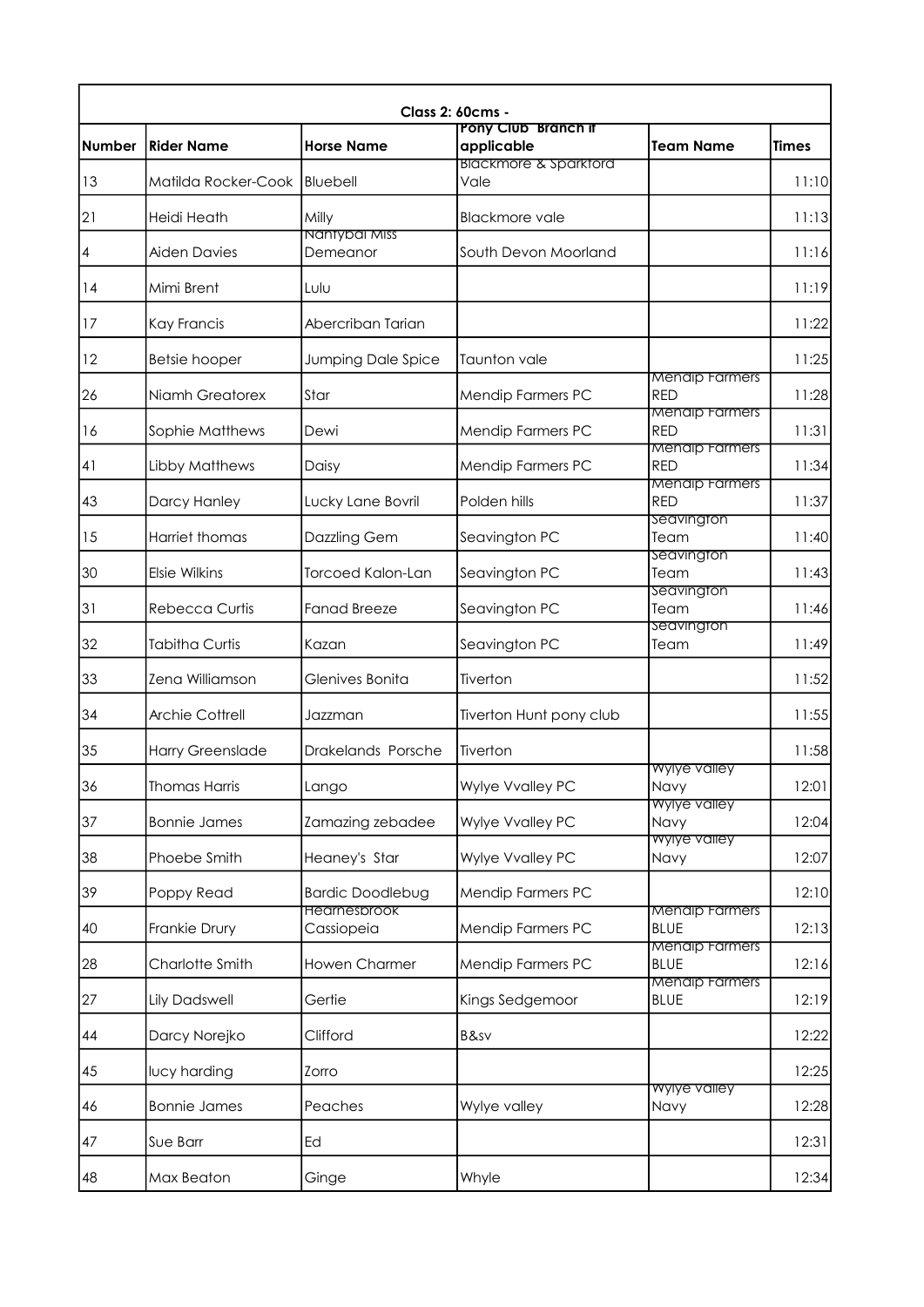| <b>Number</b> | <b>Rider Name</b>      | <b>Horse Name</b>       | <b>Pony Club Branch</b>      | <b>Team Name</b>                      | <b>Times</b> |
|---------------|------------------------|-------------------------|------------------------------|---------------------------------------|--------------|
| 38            | Phoebe Smith           | Heaney\'s Star          | <b>Wylye Valley</b>          |                                       | 13:00        |
| 49            | Darcy Norejko          | Copper                  | B&sv                         |                                       | 13:03        |
| 50            | Leah sweet             | Bryony                  | Mendip Farmers Club          | <b>Mendip Farmers</b><br>Club Red     | 13:06        |
| 28            | Charlotte Smith        | <b>Howen Charmer</b>    | Mendip Farmers Club          | <b>Menalp Farmers</b><br>Club Red     | 13:09        |
|               |                        | <b>Hearnesbrook</b>     |                              | <b>Mendip Farmers</b>                 |              |
| 40            | Frankie Drury          | Cassiopeia              | Mendip Farmers Club          | Club Red                              | 13:12        |
| 48            | Max Beaton             | Ginge                   | Whyle                        |                                       | 13:15        |
| 39            | Poppy Read             | <b>Bardic Doodlebug</b> | Wylye Valley                 | Wylye Orange                          | 13:18        |
| 37            | <b>Bonnie James</b>    | Zamazing zebadee        | Wylye Valley                 | Wylye Orange                          | 13:21        |
| 56            | Archie Bryce           | Little Napoleon         | Wylye Valley                 | Wylye Orange                          | 13:24        |
| 57            | <b>Isabella Powell</b> | King Silver             | <b>Wylye Valley</b>          | Wylye Orange                          | 13:27        |
| 58            | Emma perry             | Jupiter                 | Mendip Farmers PC            | <b>Mendip Farmers</b><br><b>Black</b> | 13:30        |
| 41            | Libby Matthews         | Daisy                   | Mendip Farmers PC            | <b>Mendip Farmers</b><br><b>Black</b> | 13:33        |
| 52            | Florence Durbin        | Tudor sunny bill        | Mendip Farmers PC            | <b>Mendip Farmers</b><br><b>Black</b> | 13:36        |
| 61            | Evie Lock              | Wella                   | Wylye Valley                 | Wylye valley<br>Purple                | 13:39        |
| 62            | Fern Jackson           | Killeen Snowdrop        | Wylye Valley                 | <b>Wylye valley</b><br>Purple         | 13:42        |
| 63            | Lola James             | Henry                   | Wylye Valley                 | <b>Wylye valley</b><br>Purple         | 13:45        |
| 64            | Mae Jackson            | Crowsmoor Blackbird     | <b>Wylye Valley</b>          | <b>Wylye valley</b><br>Purple         | 13:48        |
| 65            | Abigail Cottrell       | Jimbo                   | Tiverton                     |                                       | 13:51        |
| 66            | Heidi Heath            | Milly                   | <b>Blackmore vale</b>        |                                       | 13:54        |
| 67            | Dawn Talbot            | <b>Billy Boy</b>        |                              |                                       | 13:57        |
| 68            | Olivia OConnor         | Billy                   | <b>Banwell PC</b>            |                                       | 14:00        |
| 69            | Georgie Ham            | Lupin                   | Seavington                   |                                       | 14:03        |
| 70            | Leah Wills             | Amadeus                 | <b>Taunton Vale Harriers</b> |                                       | 14:06        |
| 71            | <b>Ginny Cable</b>     | <b>Blue Shadow</b>      |                              |                                       | 14:09        |
| $72\,$        | Jessica Murray         | Ava-May                 |                              |                                       | 14:12        |
| 73            | Joanna Cox             | Dora                    |                              |                                       | 14:15        |
| 74            | Dotti Stamper          | <b>Banagher Steel</b>   |                              |                                       | 14:18        |
| 75            | Lauren Ware            | Peaches                 |                              |                                       | 14:21        |
| 76            | Theo Wills             | Asby Mills Turbo        |                              |                                       | 14:24        |